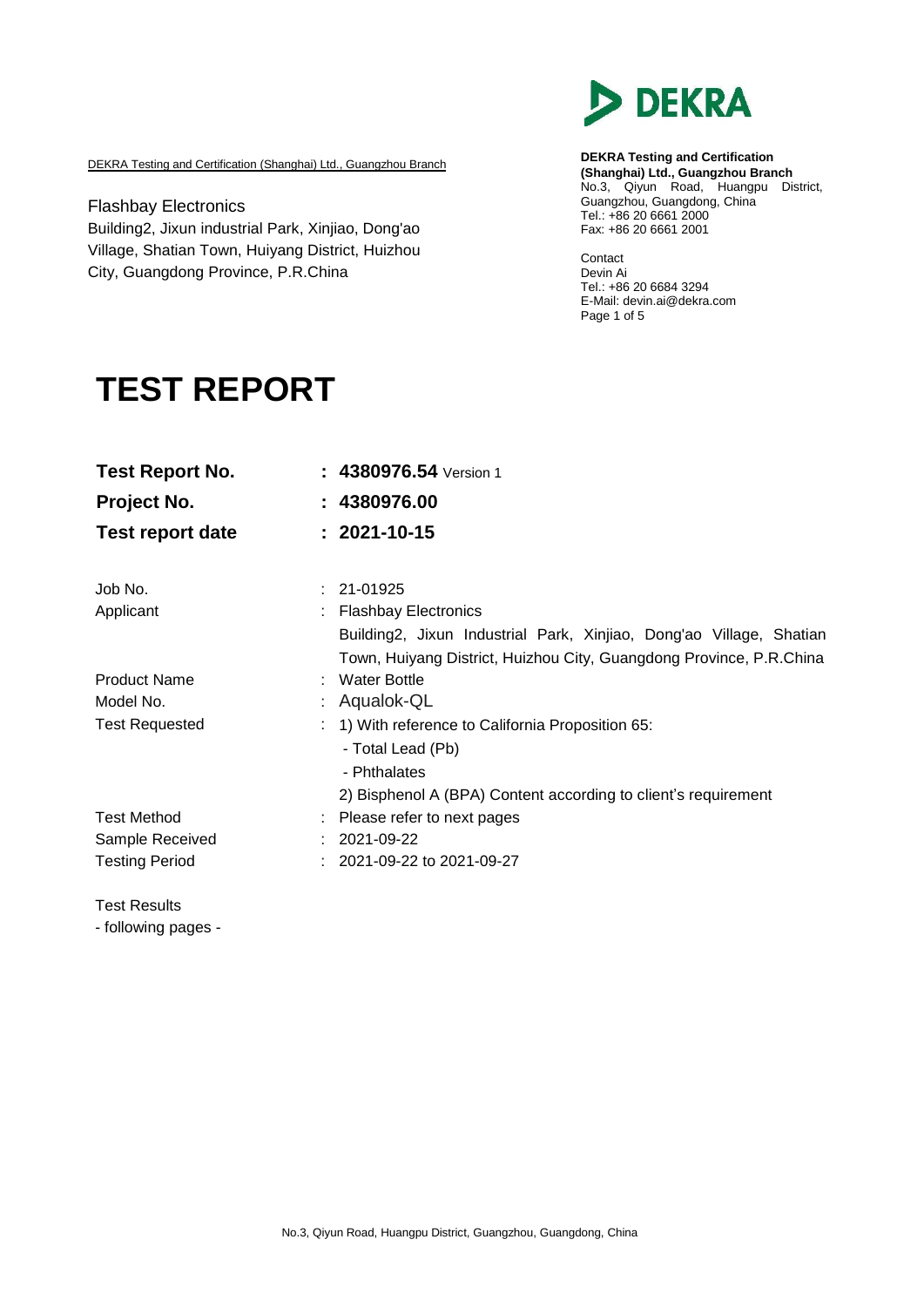

#### **Resume:**



Guangzhou, October 15, 2021 Signed for and on behalf of **DEKRA Testing and Certification (Shanghai) Ltd., Guangzhou branch** Chemical & Mechanical

Devin A

Devin Ai Approved Signatory

Attention: Please note that every statement made in this report is only valid for the samples tested and reported herein. This report shall not be reproduced except in full, without the written approval of the testing laboratory. Only the report with CMA logo has the function of social proof in China market.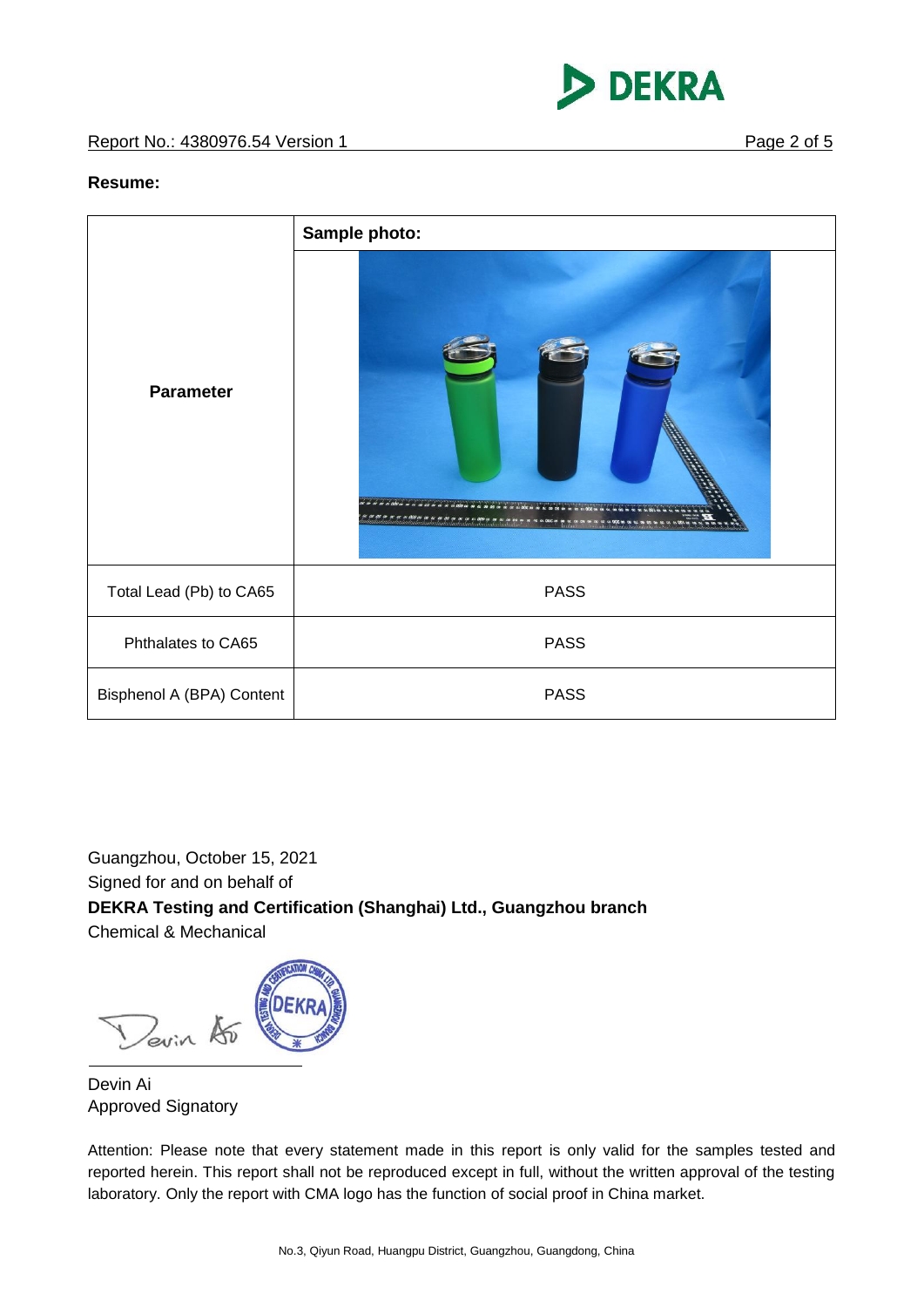

### **TESTED COMPONENTS:**

- (1) Black plastic of cover and ring
- (2) Transparent plastic of cover
- (3) White silicone plug and seal ring
- (4) Green silicone of cover
- (5) Transparent green plastic bottle
- (6) Transparent blue plastic bottle
- (7) Transparent black plastic bottle
- (8) Black fabric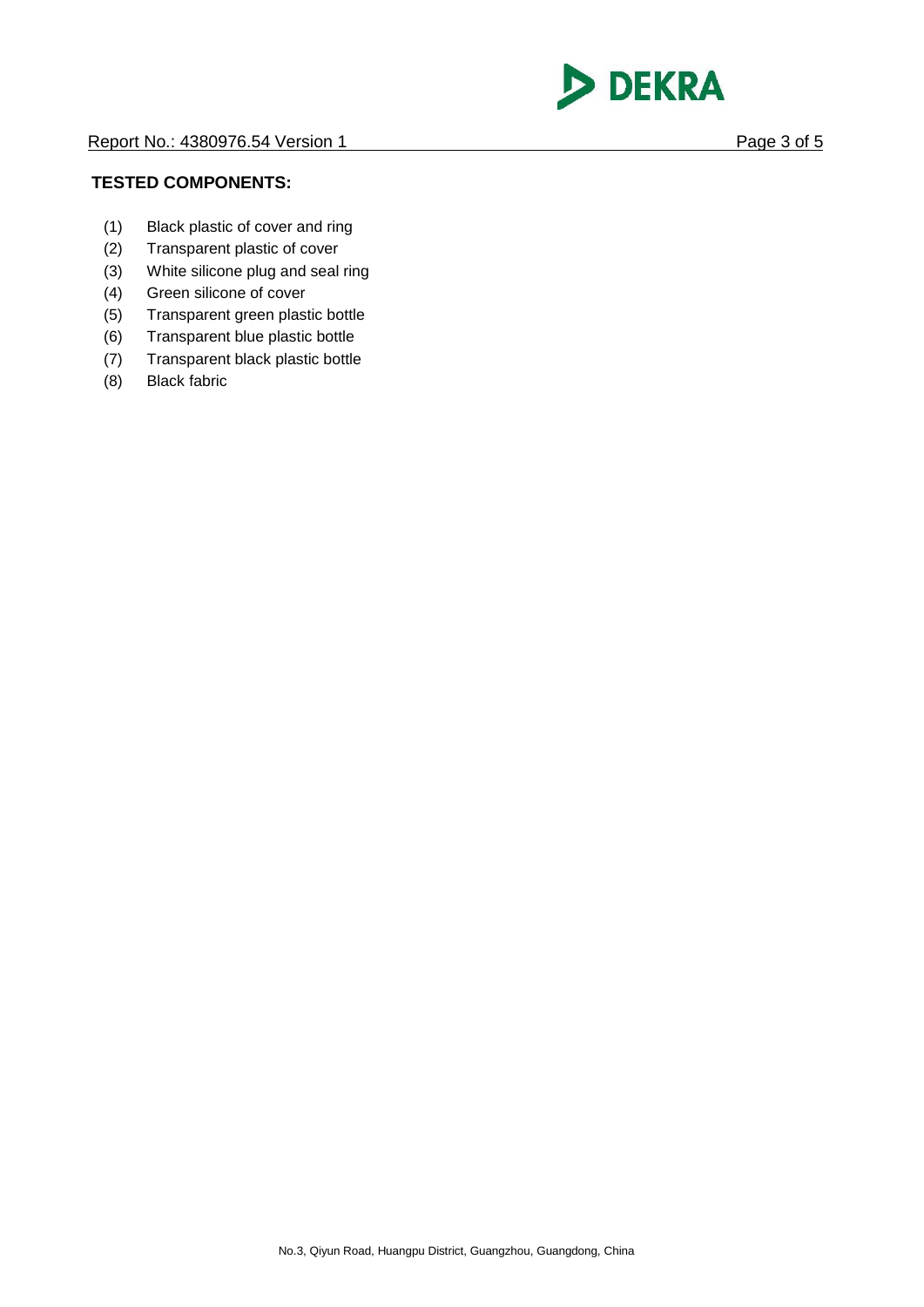

## **TEST RESULTS**

#### **1) California Proposition 65**

#### **Total Lead (Pb)**

With reference to EPA 3050B or EPA 3052, analysis was performed by Inductively Coupled Plasma Optical Emission Spectrometer (ICP-OES).

|                 |      | Result (ppm) |      |      |       |       |  |
|-----------------|------|--------------|------|------|-------|-------|--|
| Test Item       |      | (2)          | (3   | (4)  | (ppm) | (ppm) |  |
| Total Lead (Pb) | N.D. | N.D.         | N.D. | N.D. | u     | 100   |  |

|                 | MDL  | Limit |      |      |       |       |
|-----------------|------|-------|------|------|-------|-------|
| Test Item       | (5)  | (6)   | (7   | (8)  | (ppm) | (ppm) |
| Total Lead (Pb) | N.D. | N.D.  | N.D. | N.D. |       | 100   |

#### Remark:

- 1. N.D. = Not Detected (below MDL)
- 2. MDL = Method Detection Limit
- 3. ppm  $=$  Parts per million

#### **Phthalates**

With reference to CPSC-CH-C1001-09.4. Analysis was performed by Gas Chromatographic-Mass Spectrometer (GC-MS).

|                                | Result (%) |      |      |      | <b>MDL</b> |             |  |
|--------------------------------|------------|------|------|------|------------|-------------|--|
| Test Item                      | (1)        | (2)  | (3)  | (4)  | $(\% )$    | Limit $(%)$ |  |
| Dibutyl phthalate (DBP)        | N.D.       | N.D. | N.D. | N.D. | 0.003      | 0.1         |  |
| Benzyl butyl phthalate (BBP)   | N.D.       | N.D. | N.D. | N.D. | 0.003      | 0.1         |  |
| Diethyl hexyl phthalate (DEHP) | N.D.       | N.D. | N.D. | N.D. | 0.003      | 0.1         |  |
| Di-iso-nonyl phthalate (DINP)  | N.D.       | N.D. | N.D. | N.D. | 0.005      | 0.1         |  |
| Di-n-octyl Phthalate (DNOP)    | N.D.       | N.D. | N.D. | N.D. | 0.003      | 0.1         |  |
| Diisodecyl Phthalate (DIDP)    | N.D.       | N.D. | N.D. | N.D. | 0.005      | 0.1         |  |
| Di-n-hexyl phthalate (DnHP)    | N.D.       | N.D. | N.D. | N.D. | 0.003      | 0.1         |  |
| Diisobutyl phthalate (DIBP)    | N.D.       | N.D. | N.D. | N.D. | 0.003      | 0.1         |  |
| Di-n-pentyl phthalate (DPENP)  | N.D.       | N.D. | N.D. | N.D. | 0.003      | 0.1         |  |
| Dicyclohexyl phthalate (DCHP)  | N.D.       | N.D. | N.D. | N.D. | 0.003      | 0.1         |  |

|                              |      |      | Result (%) | MDL  |       |             |
|------------------------------|------|------|------------|------|-------|-------------|
| Test Item.                   | (5)  | (6)  | ′ ܐ        | (8)  | (%)   | Limit $(%)$ |
| Dibutyl phthalate (DBP)      | N.D. | N.D. | N.D.       | N.D. | 0.003 | 0.1         |
| Benzyl butyl phthalate (BBP) | N.D. | N.D. | N.D.       | N.D. | 0.003 | 0.1         |